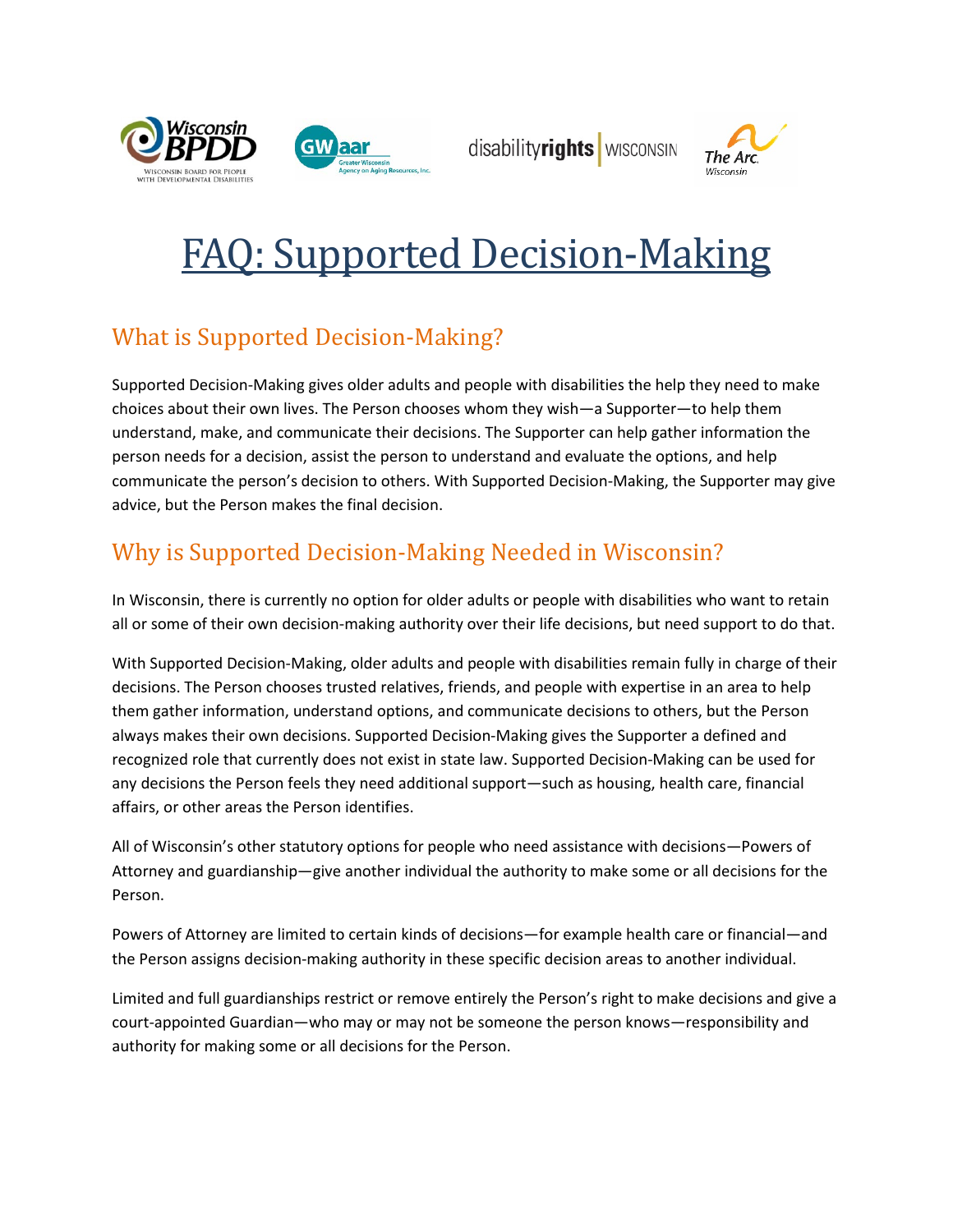## Why make Supported Decision-Making a law?

Adding Supported Decision-Making as a legally recognized agreement benefits older adults and people with disabilities, their support networks, and the professionals with whom they interact.

For older adults and people with disabilities, including Supported Decision-Making in the statutes means they have a new option that retains their right to make their own decisions, allows them to choose who they want to help them and the types of decisions they want help with, and defines what assistance a Supporter can give (information gathering, access to records, helping the Person understand options, and communicating the Person's decisions to others).

For friends, neighbors, extended family members or others who the Person selects as trusted Supporters, codifying Supported Decision-Making in the statutes establishes a legal framework for Supporters to document their role in helping the Person and that professionals can rely on as a legal expression of the Person's wishes.

Likewise, statutory language is needed so that doctors, bankers, and other professionals know that the Person has given the Supporter consent to hear, receive, and discuss information, and that the Supported Decision-Making agreement satisfies statutory privacy or other requirements to release records to the Supporter (if applicable).

#### How is Supported Decision-Making different than Guardianship?

With Supported Decision-Making, older adults and people with disabilities remain fully in charge of their decisions. Limited and full guardianships restrict or remove entirely the Person's right to make decisions in some or all areas of decision-making.

Supported Decision-Making agreements can provide the Person with the support they need or want without losing their right to make their own decisions. For many people, Supported Decision-Making agreements may be the only tool they need.

Supported Decision-Making is flexible and can be updated easily as the Person's ability and capacity to make decisions changes over time, through gaining of experience and skills or acquiring additional functional impairments. Supported Decision-Making agreements can include more or fewer Supporters and types of decisions with which the Person wants assistance.

In contrast, guardianships are extremely difficult to change. For example, if guardianship is chosen for an 18-year-old with a disability, it may never be revisited or revoked, even if the young adult matures and becomes more capable.

Supported Decision-Making can be used in combination with other legal arrangements (including Power of Attorney or limited guardianship). These options are not mutually exclusive, and can be used to complement each other. For example, a Supported Decision-Making agreement can ensure the Person's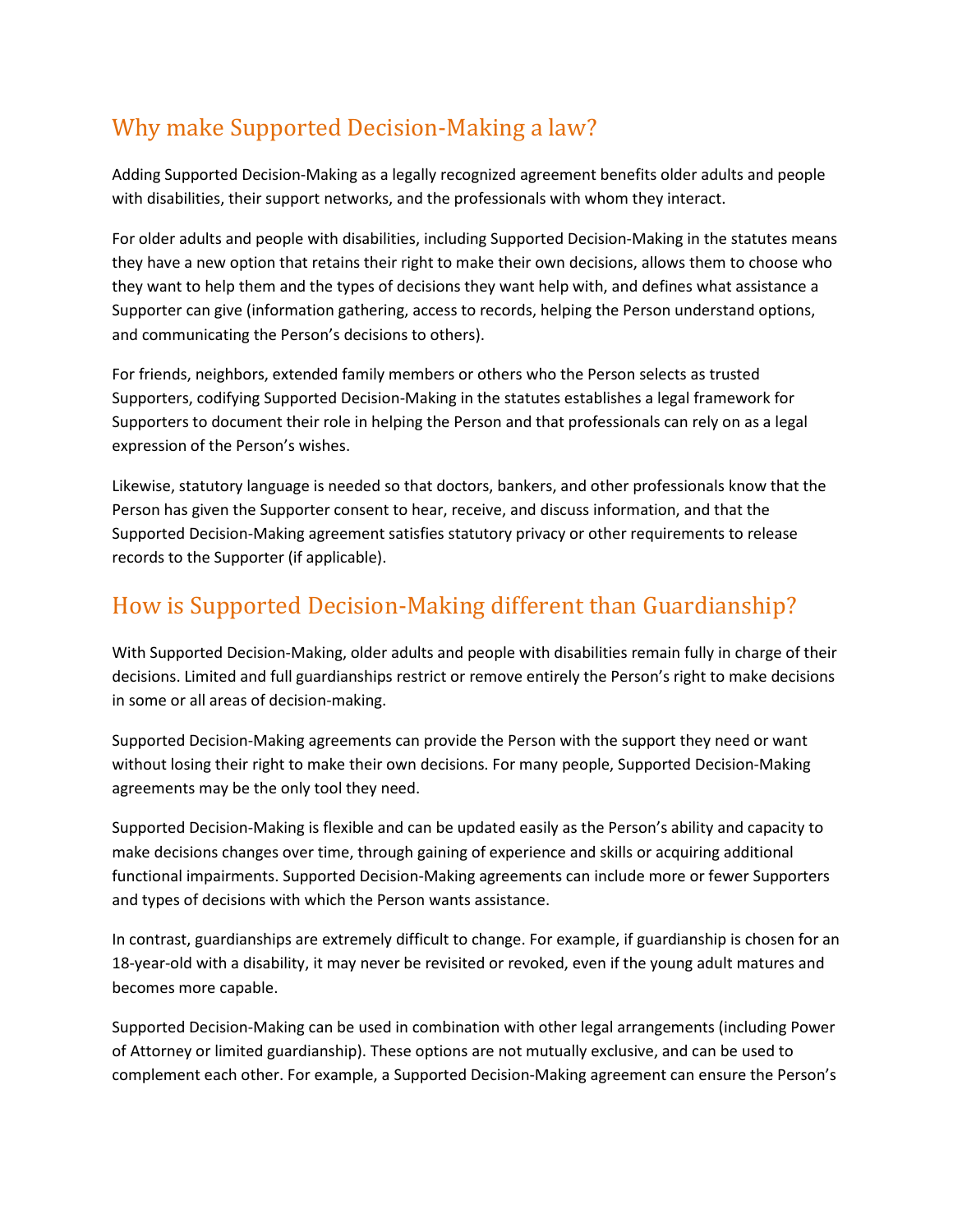independence in certain areas of life while designating other decisions to a Power of Attorney or Guardian.

#### Are other states using Supported Decision-Making?

Texas and Delaware have already enacted supported decision-making legislation, with Tennessee poised to pass legislation this session.

Additional states exploring Supported Decision-Making legislation include Indiana, Maine, and North Carolina. Virginia recommended Supported Decision-Making legislation in response to a study required by the state legislature. Vermont has established a Task Force on Supported Decision-Making.

The [American Bar Association adopted a Resolution](https://www.americanbar.org/groups/law_aging/publications/bifocal/vol_38/issue-6--august-2017-/aba-urges-supported-decision-making-as-less-restrictive-alternat.html) August 14, 2017, encouraging the use of Supported Decision Making as an alternative to guardianship, and specifically urged states to revise their statutes to include supported decision-making as a legally recognized option.

#### Does Supported Decision-Making save money?

There is no cost to Supported Decision-Making legislation, and there may be some cost savings if the option to use Supported Decision-Making is chosen instead of more restrictive measures, like guardianships, that require a court process and frequently formal legal advice.

Families often incur legal costs (ranging from \$700 - \$1500) when pursuing a guardianship and each petition for guardianship goes through the court system. In addition to scheduling county court's time for a hearing, once a guardianship is granted there are ongoing reporting requirements and the court continues to have oversight over the Guardian/Ward.

Guardianships can also result in over reliance on paid public supports. Guardians may choose more restrictive and expensive settings due to ease of administration. Assistance provided by Supporters makes it possible for older adults to remain living at home longer, avoiding the need to move prematurely into institutional (and more costly) settings and preserving private resources.

In Wisconsin, there is currently no option for older adults or people with disabilities who want to retain all or some of their own decision-making authority over their life decisions, but need support to do that.

# Does information remain confidential under Supported Decision-Making agreements?

The bill limits access to personal information to only information that is relevant to the decision with which a Supporter has been asked to assist, and establishes clear parameters on how records protected by confidentiality can be accessed by a Supporter with the permission of the Person.